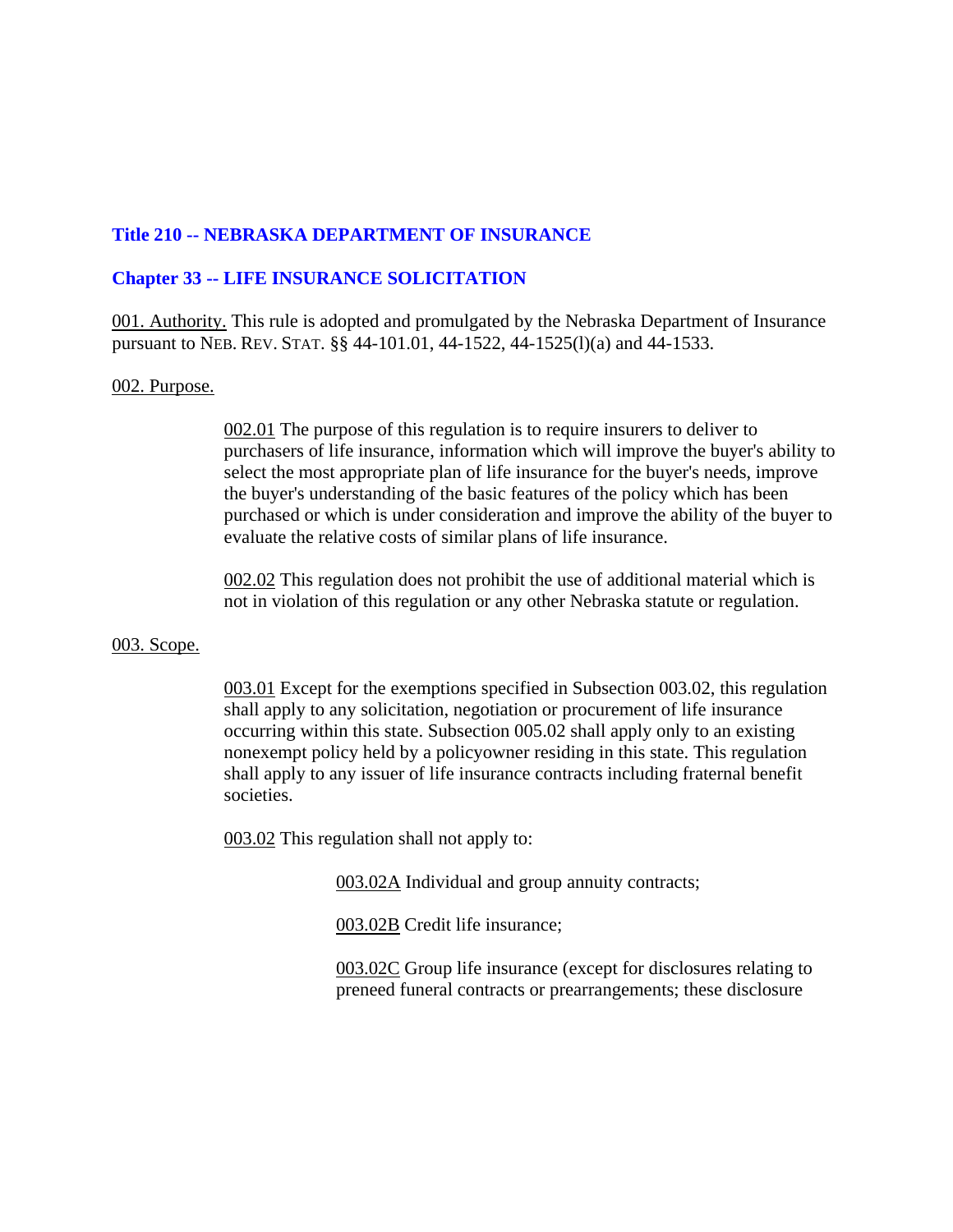requirements shall extend to the issuance or delivery of certificates as well as to the master policy);

003.02D Life insurance policies issued in connection with pension and welfare plans as defined by and which are subject to the federal Employee Retirement Income Security Act of 1974 (ERISA), 29 U.S.C. Section 1001 *et seq.* as amended; or

003.02E Variable life insurance under which the amount or duration of the life insurance varies according to the investment experience of a separate account.

004. Definitions. For the purposes of this regulation, the following definitions shall apply:

004.01 "Buyer's Guide" means the current Life Insurance Buyer's Guide adopted by the National Association of Insurance Commissioners (NAIC) or language approved by the Director of Insurance.

004.02 "Current scale of nonguaranteed elements" means a formula or other mechanism that produces values for an illustration as if there is no change in the basis of those values after the time of illustration.

004.03 "Generic name" means a short title that is descriptive of the premium and benefit patterns of a policy or a rider.

004.04 "Nonguaranteed elements" means the premiums, credited interest rates (including any bonus), benefits, values, non-interest based credits, charges or elements of formulas used to determine any of these, that are subject to company discretion and are not guaranteed at issue. An element is considered nonguaranteed if any of the underlying non-guaranteed elements are used in its calculation.

004.05 "Policy data" means a display or schedule of numerical values, both guaranteed and nonguaranteed for each policy year or a series of designated policy years of the following information:

004.05A illustrated annual, other periodic, and terminal dividends;

004.05B premiums;

004.05C death benefits; and

004.05D cash surrender values and endowments benefits.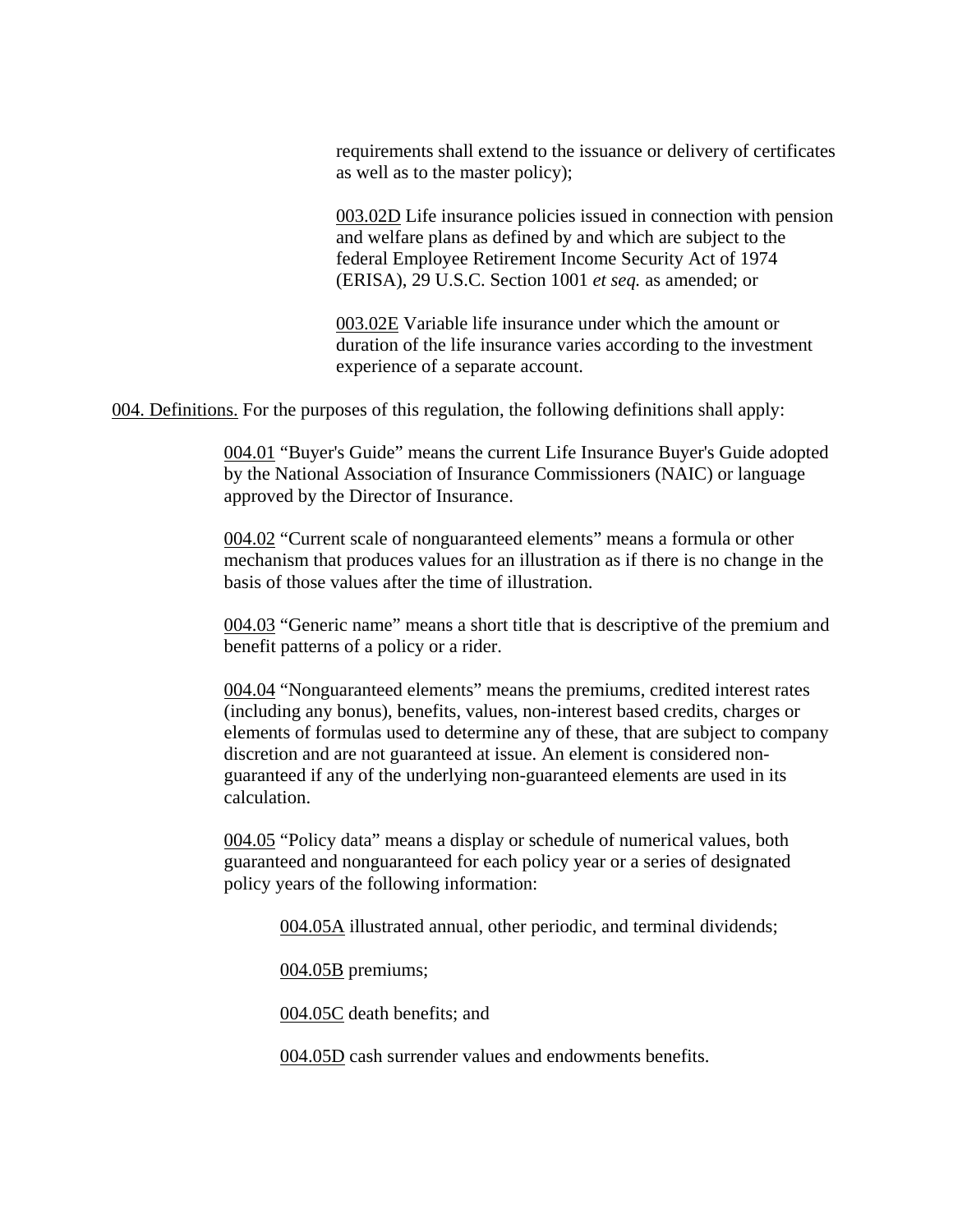004.06 "Policy summary" means a written statement describing the elements of the policy, including, but not limited to:

> 004.06A A prominently placed title as follows: STATEMENT OF POLICY COST AND BENEFIT INFORMATION;

004.06B The name and address of the insurance agent or, if no agent is involved, a statement of the procedure to be followed in order to receive responses to inquiries regarding the Policy Summary;

004.06C The full name and home office or administrative office address of the company in which the life insurance policy is to be or has been written;

004.06D The generic name of the basic policy and each rider;

004.06E The following amounts, where applicable, for the first five (5) policy years and representative policy years thereafter sufficient to clearly illustrate the premium and benefit patterns, including, but not necessarily limited to, at least one age from sixty (60) through sixty-five (65) and maturity, whichever is earlier:

> 004.06E(i) The annual premium for the basic policy;

004.06E(ii) The annual premium for each optional rider;

004.06E(iii) The amount payable upon death at the beginning of the policy year regardless of the cause of death, other than suicide or other specifically enumerated exclusions, that is provided by the basic policy and each optional rider, with benefits provided under the basic policy and each rider shown separately;

004.06E(iv) The total guaranteed cash surrender values at the end of the year with values shown separately for the basic policy and each rider; and

 $004.06E(v)$  Any endowment amounts payable under the policy that are not included under cash surrender values above;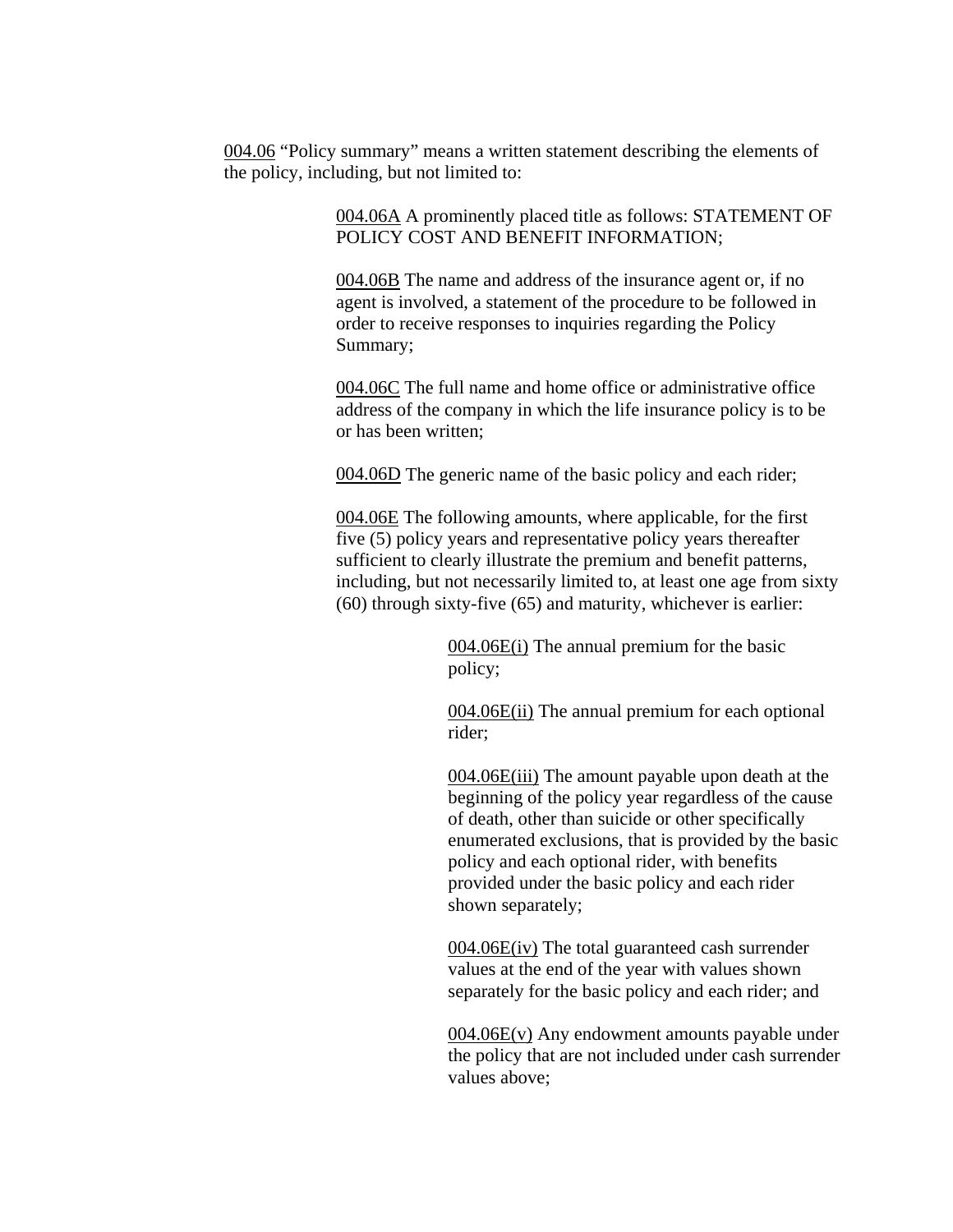004.06F The effective policy loan annual percentage interest rate, if the policy contains this provision, specifying whether this rate is applied in advance or in arrears. If the policy loan interest rate is adjustable, the policy summary shall also indicate that the annual percentage rate will be determined by the company in accordance with the provisions of the policy and the applicable law; and

004.06G The date on which the policy summary is prepared.

004.07 "Preneed funeral contract or prearrangement" means an agreement by or for an individual before that individual's death relating to the purchase or provision of specific funeral or cemetery merchandise or services.

## 005. Duties of Insurers.

## 005.01 Requirements Applicable Generally

005.01A The insurer shall provide a Buyer's Guide to all prospective purchasers, prior to accepting the applicant's initial premium or premium deposit. However, if the policy for which application is made contains an unconditional refund provision of at least ten (10) days, the Buyer's Guide may be delivered with the policy or prior to delivery of the policy.

005.01B The insurer shall provide a policy summary to prospective purchasers where the insurer has identified the policy form as one that will not be marketed with an illustration. The policy summary shall show guarantees only. It shall consist of a separate document with all required information set out in a manner that does not minimize or render any portion of the summary obscure. Any amounts that remain level for two (2) or more years of the policy may be represented by a single number if it is clearly indicated what amounts are applicable for each policy year. Amounts in Subsection 004.06E shall be listed in total, not on a per thousand or per unit basis. If more than one insured is covered under one policy or rider, death benefits shall be displayed separately for each insured or for each class of insureds if death benefits do not differ within the class. Zero amounts shall be displayed as a blank space. Delivery of the policy summary shall be consistent with the time for delivery of the Buyer's Guide as specified in Subsection 005.01A.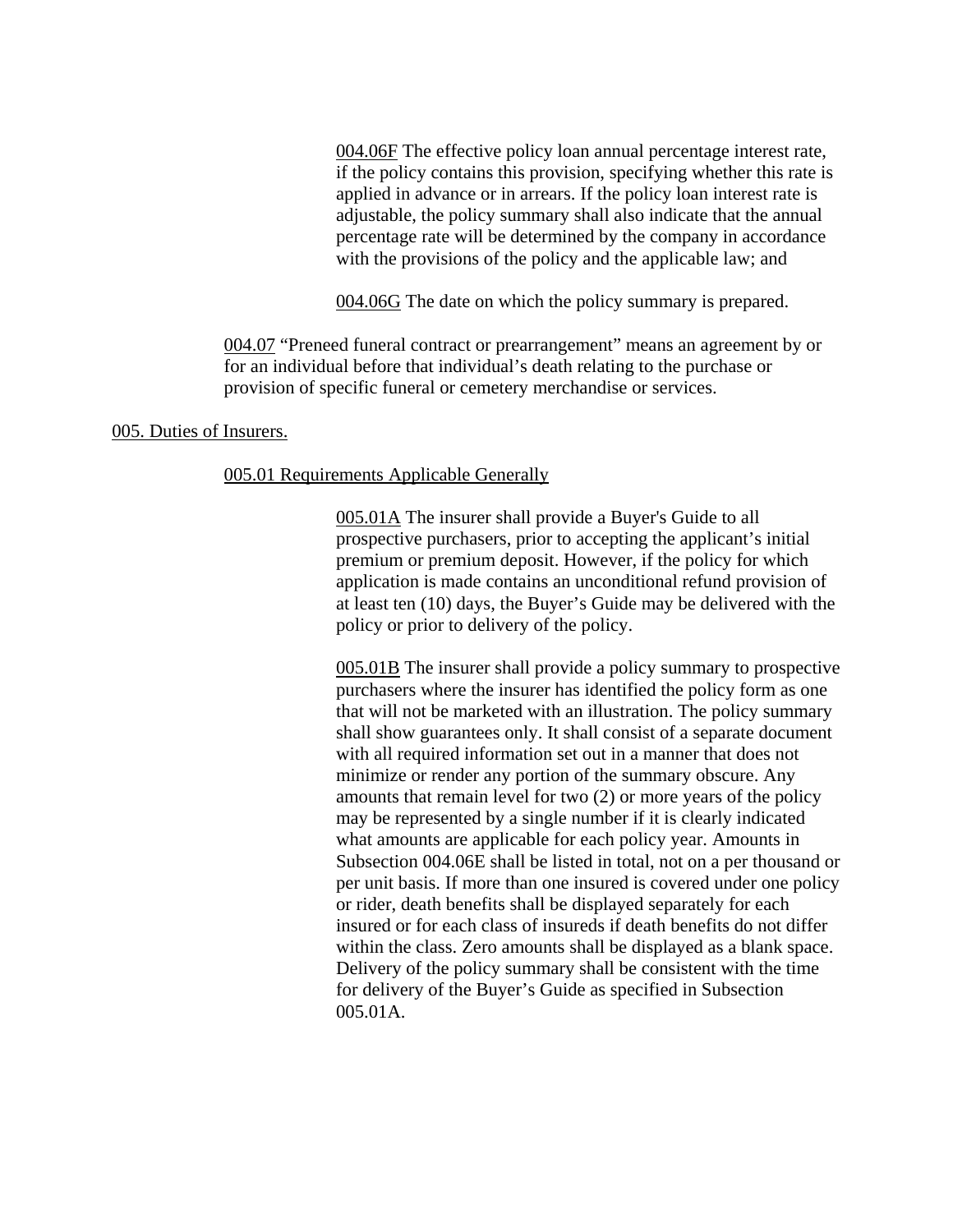#### 005.02 Requirements Applicable to Existing Policies

005.02A Upon request by the policyowner, the insurer shall furnish either policy data or an in force illustration as follows:

> 005.02A(i) For policies issued prior to the effective date of 210 NEB. ADMIN. R. & REG. 72, the insurer shall furnish policy data, or, at its option, an in force illustration meeting the requirements of 210 NEB. ADMIN. R. & REG. 72.

005.02A(ii) For policies issued after the effective date of the illustration regulation that were declared not to be used with an illustration, the insurer shall furnish policy data, limited to guaranteed values, if it has chosen not to furnish an in force illustration meeting the requirements of this regulation.

005.02A(iii) If the policy was issued after the effective date of the illustration regulation and declared to be used with an illustration, an in force illustration shall be provided.

005.02A(iv) Unless otherwise requested, the policy data shall be provided for twenty (20) consecutive years beginning with the previous policy anniversary. The statement of policy data shall include nonguaranteed elements according to the current scale, the amount of outstanding policy loans, and the current policy loan interest rate. Policy values shown shall be based on the current application of nonguaranteed elements in effect at the time of the request. Notwithstanding Chapters 40 and 72 of Title 210 of the Nebraska Administrative Code, the insurer may charge a reasonable fee, not to exceed twenty (\$20.00) dollars for the preparation of the statement.

005.02B If a life insurance company changes its method of determining scales of nonguaranteed elements on existing policies; it shall, no later than when the first payment is made on the new basis, advise each affected policy owner residing in this state of this change and of its implication on affected policies. This requirement shall not apply to policies for which the amount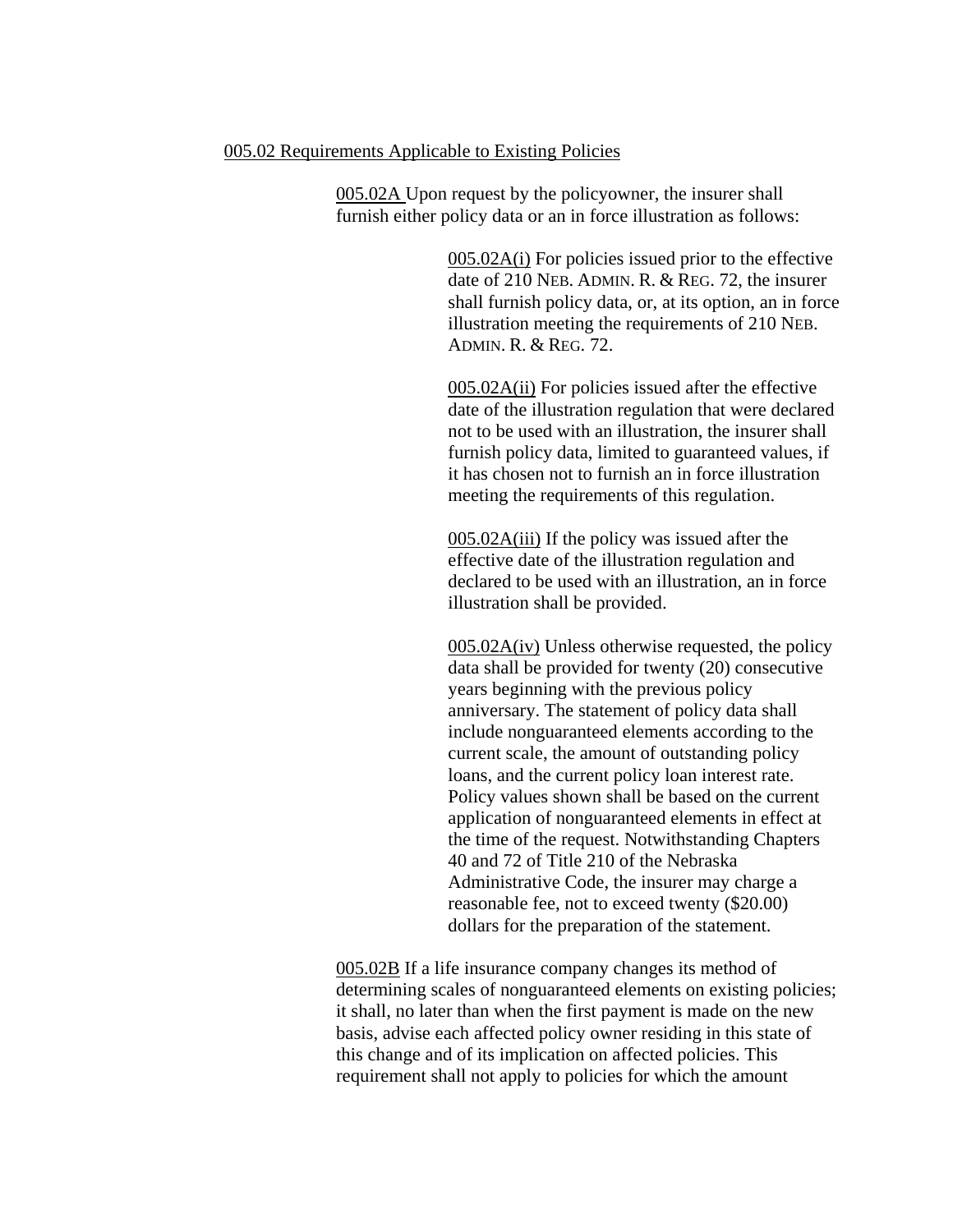payable upon death under the basic policy as of the date when advice would otherwise be required does not exceed \$5,000.

005.02C If the insurer makes a material revision in the terms and conditions under which it will limit its right to change any nonguaranteed factor; it shall, no later than the first policy anniversary following the revision, advise each affected policy owner residing in this state.

006. Preneed Funeral Contracts or Arrangements. The following information shall be adequately disclosed at the time an application is made, prior to accepting the applicant's initial premium or deposit, for a preneed funeral contract or prearrangement that is funded or to be funded by a life insurance policy:

> 006.01 The fact that a life insurance policy is involved or being used to fund a prearrangement;

006.02 The nature of the relationship among the soliciting agent or agents, the provider of the funeral or cemetery merchandise or services, the administrator and any other person;

006.03 The relationship of the life insurance policy to the funding of the prearrangement and the nature and existence of any guarantees relating to the prearrangement;

006.04 The impact on the prearrangement:

006.04A Of any changes in the life insurance policy including but not limited to, changes in the assignment, beneficiary designation or use of the proceeds;

006.04B Of any penalties to be incurred by the policyholder as a result of failure to make premium payments;

006.04C Of any penalties to be incurred or monies to be received as a result of cancellation or surrender of the life insurance policy;

006.05 A list of the merchandise and services which are applied or contracted for in the prearrangement and all relevant information concerning the price of the funeral services, including an indication that the purchase price is either guaranteed at the time of purchase or to be determined at the time of need;

006.06 All relevant information concerning what occurs and whether any entitlements or obligations arise if there is a difference between the proceeds of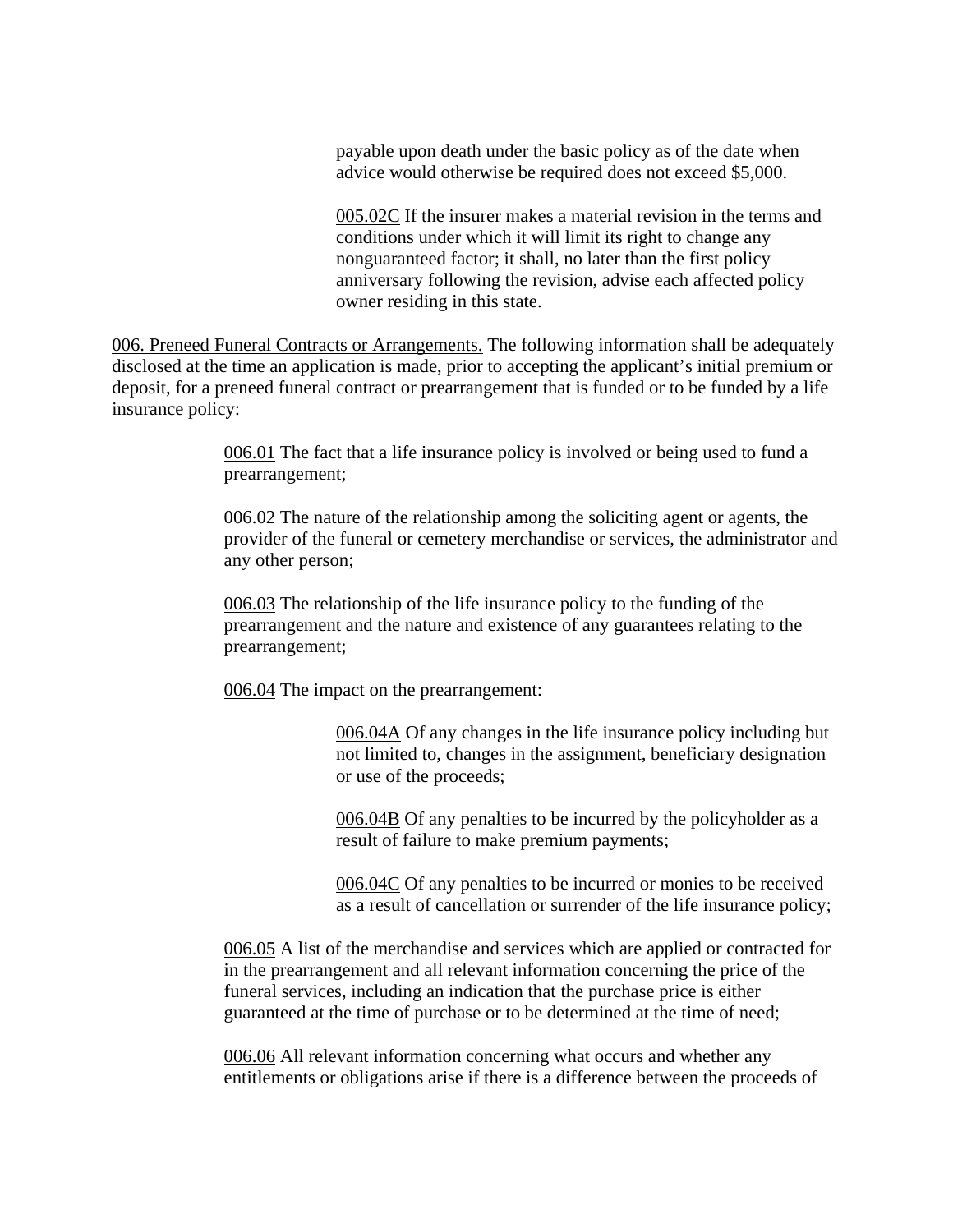the life insurance policy and the amount actually needed to fund the prearrangement;

006.07 Any penalties or restrictions, including but not limited to geographic restrictions or the inability of the provider to perform, on the delivery of merchandise, services or the prearrangement guarantee; and

006.08 Any sales commission or other form of compensation that is being paid and the identity of the individuals or entities to whom it is being paid.

#### 007. General Rules.

007.01 Each insurer shall maintain at its home office or principal office, a complete file containing one copy of each document authorized by the insurer pursuant to this regulation. This file shall contain one copy of each authorized form for a period of three (3) years following the date of its last authorized use unless otherwise provided by this regulation.

007.02 An agent shall inform the prospective purchaser, prior to commencing a life insurance sales presentation, that he or she is acting as a life insurance agent and inform the prospective purchaser of the full name of the insurance company which the agent is representing to the buyer. In sales situations in which an agent is not involved, the insurer shall identify its full name.

007.03 An insurance producer shall not use terms such as "financial planner," "investment advisor," "financial consultant," "financial counseling," or other similar terms in such a way as to imply that he or she is primarily engaged in an advisory business in which compensation is unrelated to sales unless that is actually the case. This provision is not intended to preclude persons who hold some form of formal recognized financial planning or consultant designation from using this designation even when they are only selling insurance. This provision also is not intended to preclude persons who are members of a recognized trade or professional association having such terms as part of its name from citing membership, providing that a person citing membership, if authorized only to sell insurance products, shall disclose that fact. This provision does not permit persons to charge an additional fee for services that are customarily associated with the solicitation, negotiation or servicing of policies.

007.04 Any reference to nonguaranteed elements shall include a statement that the item is not guaranteed and is based on the company's current scale of nonguaranteed elements (use appropriate special term such as "current dividend" or "current rate" scale.) If a nonguaranteed element would be reduced by the existence of a policy loan, a statement to that effect shall be included in any reference to nonguaranteed elements. A presentation or depiction of a policy